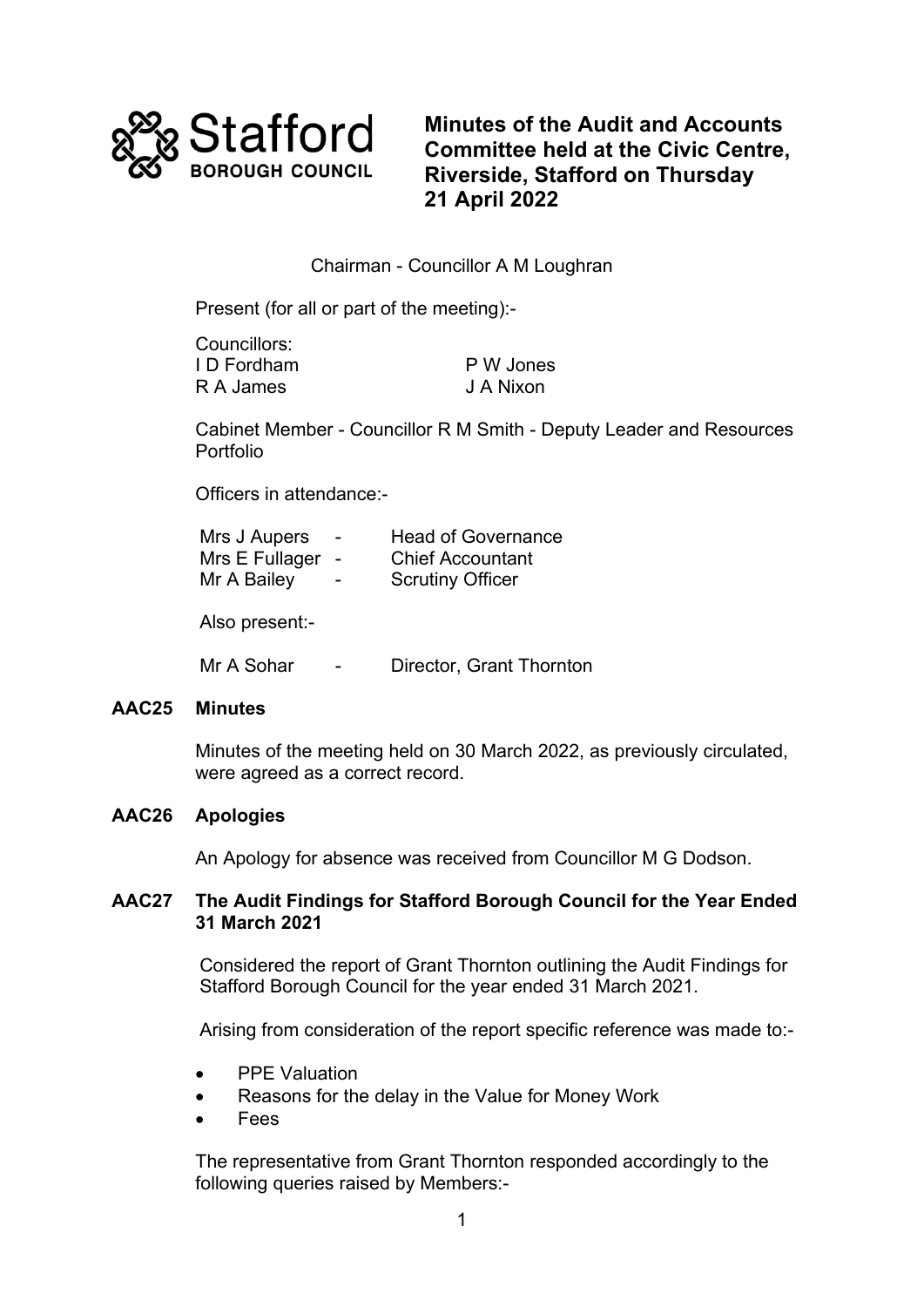- Other Land and Buildings Valuations
- Certification of the closure of the Audit
- Certification of Housing Benefit Claim
- Unpresented Cheques

Members subsequently voted on the associated recommendation, which was declared to be carried.

RESOLVED:- that in exercise of the powers delegated to the Committee, the Audit Findings for Stafford Borough Council for the year ended 31 March 2021be noted.

### **AAC28 Statement of Accounts**

Considered the report of the Interim Head of Finance presenting the audited Statement of Accounts for 2020/21 to the Audit and Accounts Committee for approval.

The Committee discussed the following aspects of the report with the Chief Accountant:-

- Development Control reduced planning fee income
- Planned future developments Meecebrook
- Balance Sheet:-
	- $\triangleright$  Property, Plant and Equipment
	- $\triangleright$  Short Term Creditors
	- $\triangleright$  Pensions
	- Usable Reserves
	- Unusable Reserves

On conclusion of the debate Members voted on the recommendation as set out, which was declared to be carried.

RESOLVED:- that in exercise of the powers delegated to the Committee, the audited Statement of Accounts for 2020/21 be approved.

### **AAC29 Financial Statements Audit 2020/21 - Management Representation Letter**

Considered the report of the Interim Head of Finance (V1 19/04/22) presenting the Management Representation Letter for 2020/21.

The Chief Accountant reminded Members of the formal conclusion process for the Council's accounts.

Members then voted on the recommendation as set out, which was declared to be carried.